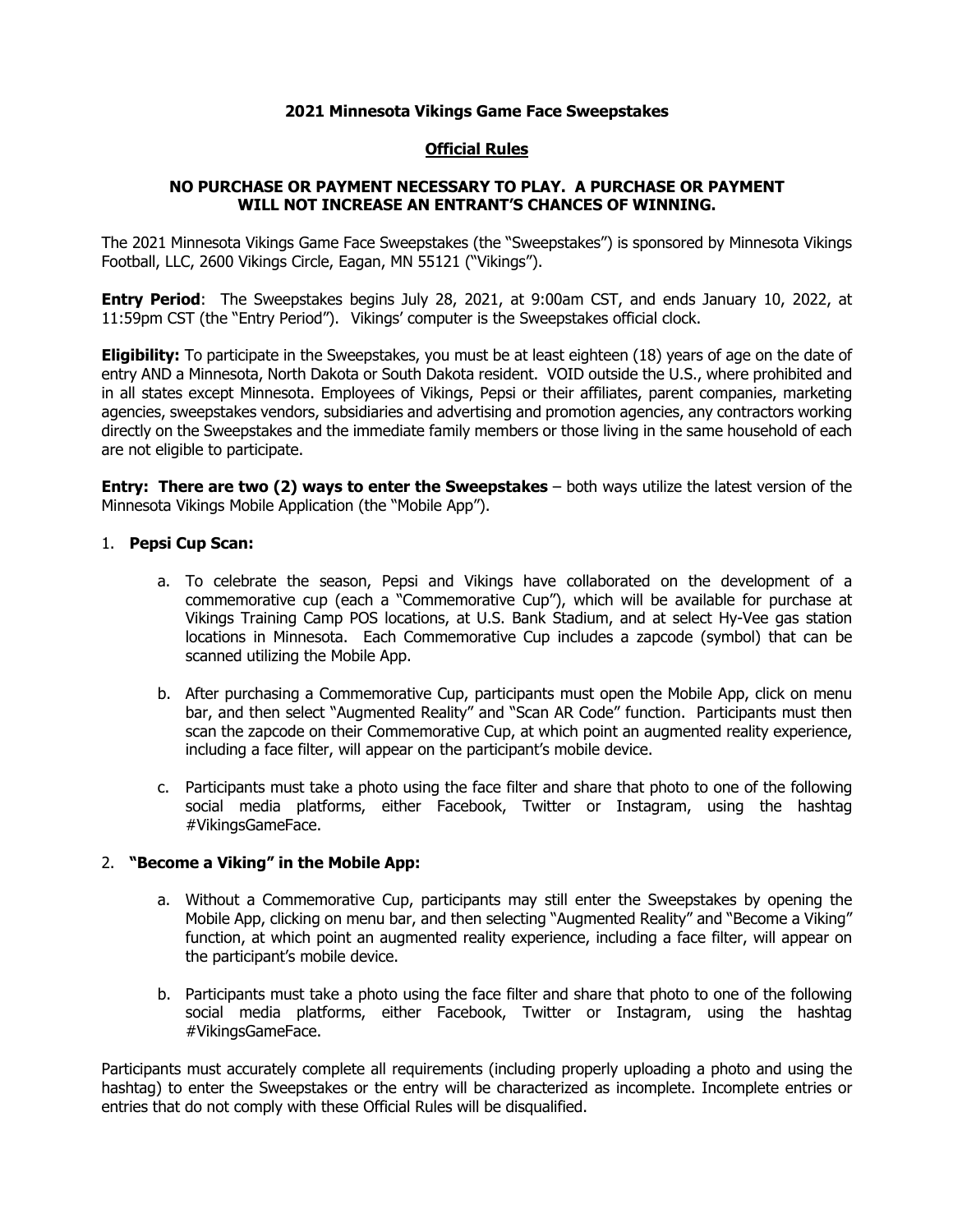Participation in the Sweepstakes constitutes an entrant's full and unconditional agreement to these Official Rules and Vikings' decisions and interpretations, which are final and binding in all matters related to the Sweepstakes.

Limit of one (1) entry per person regardless of the method of entry used.

**Photo Submission Restrictions:** Submitted photos for the Sweepstakes cannot:

- 1. be derogatory to any ethnic, racial, gender, religious, professional or age group, profane or pornographic, contain nudity or any materially dangerous activity;
- 2. promote illegal drugs, tobacco, alcohol or firearms/weapons (or the use of any of the foregoing), and cannot promote or portray any activities that may appear unsafe or dangerous, or any particular political agenda or message;
- 3. be offensive, endorse any form of hate or hate group;
- 4. defame, misrepresent or contain disparaging, libelous, or misleading remarks, comments, or material about Vikings, Pepsi or to any groups, individuals or institutions or their respective products and/or services, or about any other people, products or companies; or
- 5. contain any trademarks, logos or trade dress owned by others, or advertises or promotes any brand or product of any kind other than the Minnesota Vikings.

# **PHOTOS THAT DO NOT COMPLY WITH THESE RESTRICTIONS WILL BE IMMEDIATELY DISQUALIFIED.**

**Original Content; Rights Granted by Entrants:** By entering the Sweepstakes, each entrant: (i) guarantees that they are the exclusive owner of the copyright and all other proprietary rights in any and all materials and content used by the entrant for the Sweepstakes; (ii) guarantees that they have the right to grant to Vikings, Pepsi and/or anyone acting on their behalf the right to use, reproduce, distribute the submitted photo, including commercially; (iii) understands, agrees and grants to Vikings, Pepsi and/or anyone acting on their behalf have the right, when permitted by law, to use any of the entrant's submitted photos for any advertising, publicity, promotional or other purposes without limit; and (iv) understands and agrees that no compensation will be paid or payable to entrant for any rights used or granted to Vikings, Pepsi and/or anyone acting on their behalf.

**Winner Selection and Notification**:There will be a total of twenty-four (24) prize winners, selected according to the schedule below.

| <b>Selection</b><br><b>Period</b> | <b>Submission</b><br><b>Cutoff Date</b><br>(each at 11:59<br>PM CST) | <b>Winner Selection</b><br>Date (on or about) | <b>Number of</b><br>winners |
|-----------------------------------|----------------------------------------------------------------------|-----------------------------------------------|-----------------------------|
|                                   | 10/4/21                                                              | 10/6/21                                       |                             |
|                                   | 11/1/21                                                              | 11/3/21                                       |                             |
|                                   | 11/22/21                                                             | 11/24/21                                      |                             |
|                                   | 12/10/21                                                             | 12/12/21                                      |                             |
|                                   | 1/10/22                                                              | 1/12/22                                       |                             |

For clarity, to be eligible to win a prize for the particular selection period, entries must be received no later than the corresponding submission cutoff date for that selection period. By way of example, to be eligible to win the prize for the first selection period, entries must be received by October 4, 2021 at 11:59pm. To be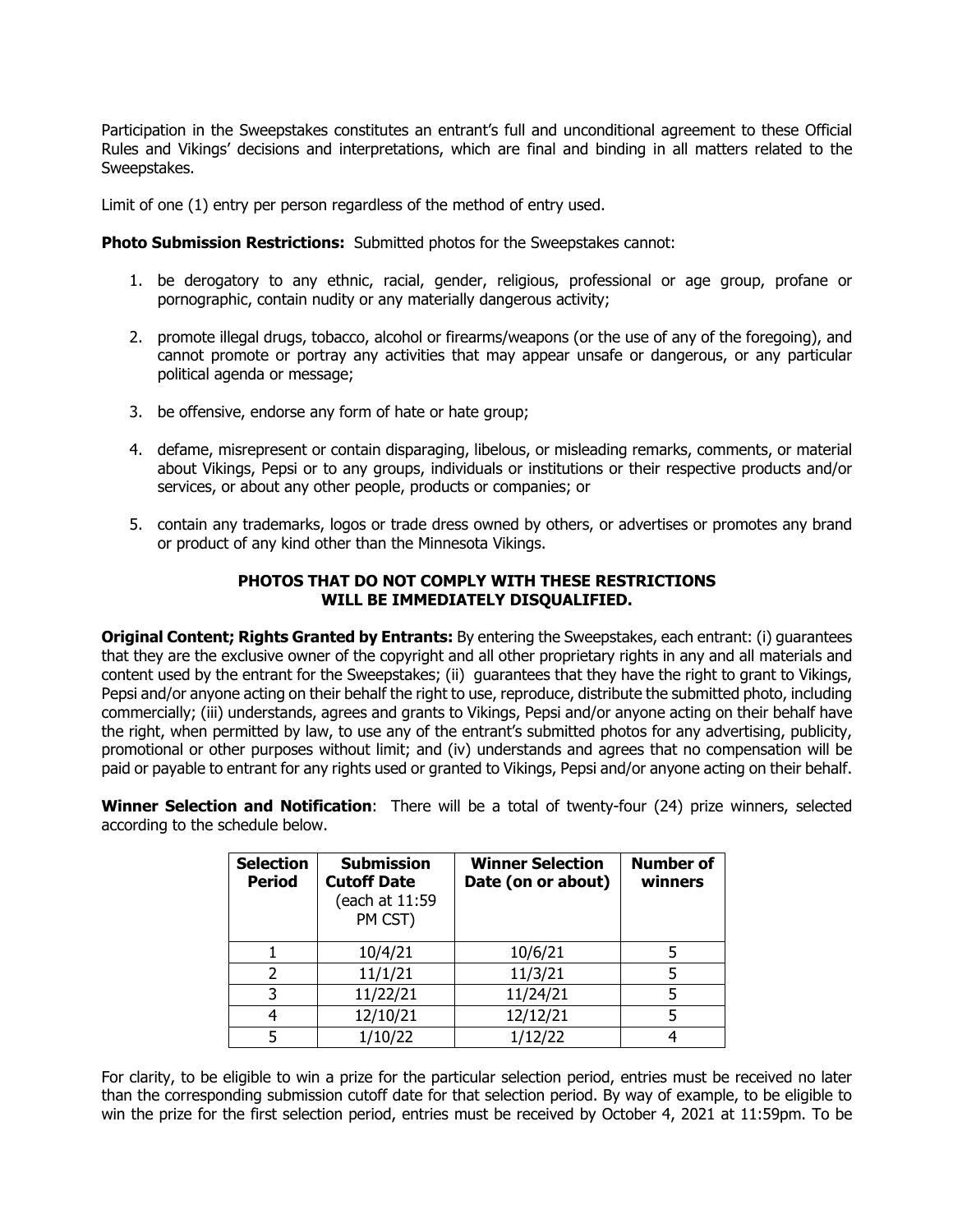eligible to win the prize for the second selection period, entries must be received by November 1, 2021 and 11:59pm, etc. Non-winning entries will carry forward to future selection periods.

Winners will be notified by e-mail and must respond to Vikings within three (3) business days. In the event a winner is unreachable, a winner's prize notification is returned as undeliverable, or a winner is not in compliance with these Official Rules, the winner will forfeit a prize. A forfeited prize may be awarded to an alternate winner in a random drawing from all remaining eligible entries received for the Sweepstakes.

**Prize:** Each winner will receive the same prize package, which will consist of the following:

- One (1) Pepsi and Vikings co-branded Brumate
- One (1) Pepsi and Vikings co-branded Flag
- One (1) Pepsi and Vikings co-branded baseball hat
- One (1) Minnesota Vikings Backpack

Approximate retail value is \$139.00. Prizes may not be sold, resold, auctioned, bartered, assigned, exchanged, placed in commerce, transferred, given away, donated, or otherwise conveyed (except to a surviving spouse). A violation of these restrictions shall revoke a winner's right to a prize, and may result in a prize not being honored. All costs and expenses not specifically included herein, are solely the winner's responsibility. No substitutions are permitted except if a prize is unavailable, in which case a prize of equal or greater value may be awarded.

The odds of winning depend on the number of eligible entries received.

Taxes on a prize, including any federal, state, local, sales and income taxes (if applicable), are solely the responsibility of the winner, and winner agrees to provide a W-9 Tax form. Winner will not be required to make any payments to Vikings or Pepsi. Prizes are not redeemable for cash.

**General Conditions:** By participating in the Sweepstakes, each entrant agrees: (i) to be bound by these Official Rules, including entry requirements; (ii) to waive any rights to claim ambiguity with respect to these Official Rules; (iii) to waive all of his/her rights to bring any claim, action or proceeding against Vikings, Pepsi the NFL and its member teams, NFL Properties, Inc. and their respective parent companies, subsidiaries, affiliates, partners, representatives, agents, successors, assigns, employees, officers, owners, members and directors (the "Released Parties") in connection with the Sweepstakes; (iv) that the Released Parties (unless prohibited by law) may use their name, voice, city/state of residence, photograph, visual and/or audio likeness for advertising and/or trade purposes, and for any other purpose in any media or format now or hereafter known without further compensation, permission or notification; and (v) to forever and irrevocably agree to indemnify, defend, release and hold harmless the Released Parties from any and all liability for loss, harm, damage, injury, cost or expense whatsoever including without limitation, property damage, personal injury and/or death which may occur in connection with: (a) the Sweepstakes, including, but not limited to, any related activity or element thereof, and the entrant's entries, participation or inability to participate in the Sweepstakes; (b) the violation of any third-party privacy, personal, publicity or proprietary rights; (c) acceptance, receipt, delivery of, possession, defects in, use, non-use, misuse, inability to use, loss, damage, destruction, negligence or willful misconduct in connection with the use of a prize (or any component thereof); (d) any change in the prizing (or any components thereof); (e) human error; (f) any wrongful, negligent, or unauthorized act or omission on the part of any of the Released Parties; (g) lost, late, stolen, misdirected, damaged or destroyed prize (or any element thereof); or (h) the negligence or willful misconduct by entrant.

By participating in the Sweepstakes, entrants also agree that the Released Parties are not responsible for: (i) lost, late, incomplete, stolen, misdirected, postage due or undeliverable e-mail or postal mail; (ii) any computer, telephone, satellite, cable, network, electronic or Internet hardware or software malfunctions, failures, connections, or availability; (iii) garbled, corrupt or jumbled transmissions, service provider/network accessibility, availability or traffic congestion; (iv) any technical, mechanical, printing or typographical or other error; (v) the incorrect or inaccurate capture of registration information or the failure to capture, or loss of,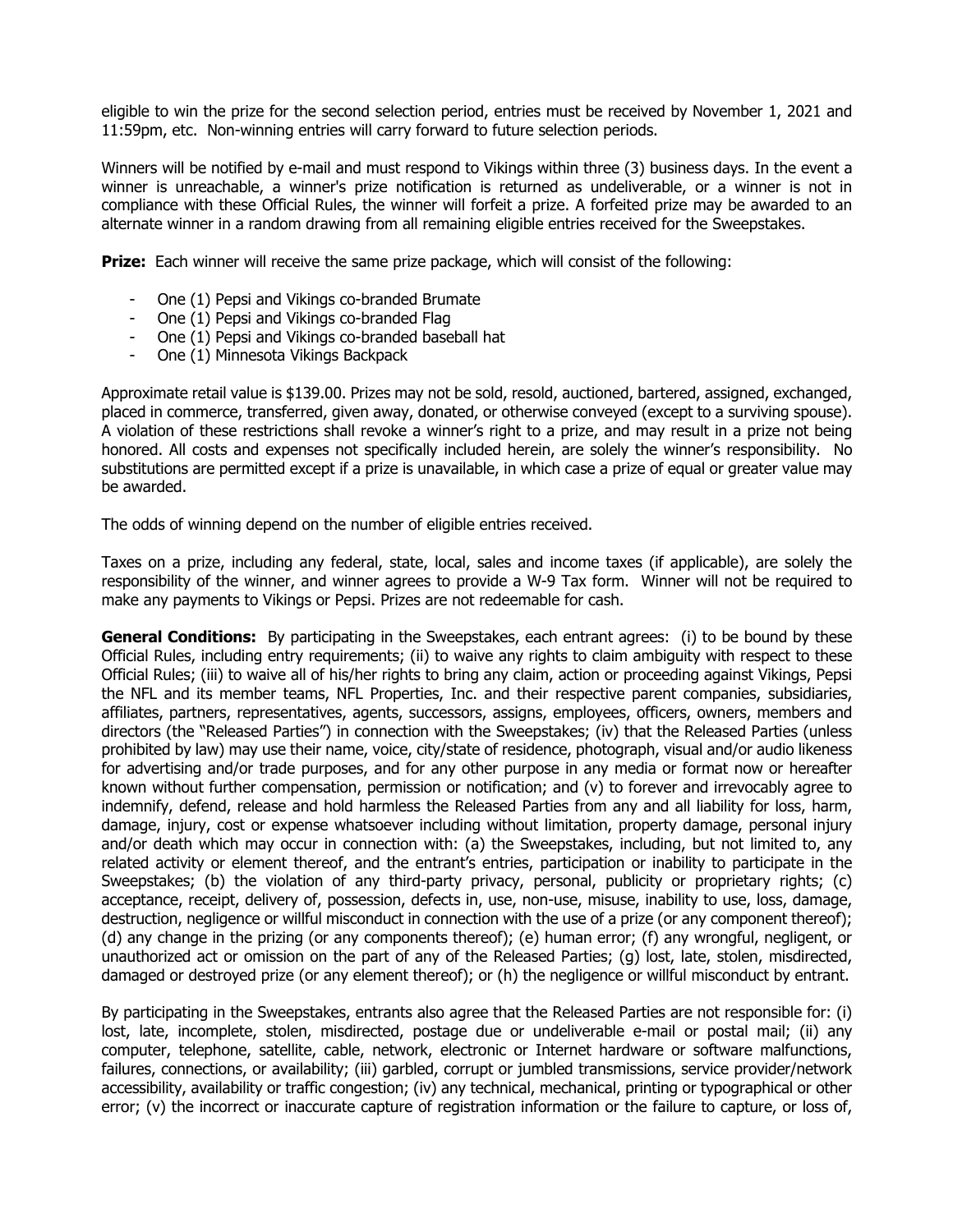any such information; (vi) any error, omission, interruption, deletion, defect, delay in operation or transmission, communications line failure, technical error, theft or destruction or unauthorized access to the Sweepstakes; (vii) any injury or damage, whether personal or property, to entrants or to any person's computer related to or resulting from participating in the Sweepstakes and/or accepting a prize; (viii) any unanswered or undeliverable winner notifications; and (ix) entries that are late, forged, lost, misplaced, misdirected, tampered with, incomplete, deleted, damaged, garbled or otherwise not in compliance with the Official Rules.

WITHOUT LIMITING THE FOREGOING, EVERYTHING REGARDING THE SWEEPSTAKES, INCLUDING THE PRIZES, ARE PROVIDED "AS IS" WITHOUT WARRANTY OF ANY KIND, EITHER EXPRESS OR IMPLIED, INCLUDING BUT NOT LIMITED TO, THE IMPLIED WARRANTIES OF MERCHANTABILITY, FITNESS FOR A PARTICULAR PURPOSE OR NON-INFRINGEMENT.

**DISPUTES: THE SWEEPSTAKES IS GOVERNED BY, AND WILL BE CONSTRUED IN ACCORDANCE WITH, THE LAWS OF THE STATE OF MINNESOTA, AND THE FORUM AND VENUE FOR ANY DISPUTE SHALL BE IN HENNEPIN COUNTY, MINNESOTA. IF THE CONTROVERSY OR CLAIM IS NOT OTHERWISE RESOLVED THROUGH DIRECT DISCUSSIONS OR MEDIATION, IT SHALL THEN BE RESOLVED BY FINAL AND BINDING ARBITRATION ADMINISTERED BY THE AMERICAN ARBITRATION ASSOCIATION IN ACCORDANCE WITH ITS ARBITRATION RULES AND PROCEDURES OR SUBSEQUENT VERSIONS THEREOF ("AAA RULES"). THE AAA RULES FOR SELECTION OF AN ARBITRATOR SHALL BE FOLLOWED, EXCEPT THAT THE ARBITRATOR SHALL BE EXPERIENCED AND LICENSED TO PRACTICE LAW IN MINNESOTA. ALL PROCEEDINGS BROUGHT PURSUANT TO THIS PARAGRAPH WILL BE CONDUCTED IN HENNEPIN COUNTY, MINNESOTA. THE REMEDY FOR ANY CLAIM SHALL BE LIMITED TO ACTUAL DAMAGES, AND IN NO EVENT SHALL ANY PARTY BE ENTITLED TO RECOVER PUNITIVE, EXEMPLARY, CONSEQUENTIAL OR INCIDENTAL DAMAGES OR HAVE DAMAGES MULTIPLIED OR OTHERWISE INCREASED, INCLUDING ATTORNEYS' FEES OR OTHER SUCH RELATED COSTS OF BRINGING A CLAIM, OR TO RESCIND THESE OFFICIAL RULES OR SEEK INJUNCTIVE OR ANY OTHER EQUITABLE RELIEF. ENTRANTS AGREE THAT THE RIGHTS AND OBLIGATIONS OF ANY ENTRANT AND/OR ANY OTHER PARTY SHALL BE RESOLVED INDIVIDUALLY, WITHOUT RESORT TO ANY FORM OF CLASS ACTION. ANY DEMAND FOR ARBITRATION MUST BE FILED WITHIN ONE (1) YEAR FROM THE END OF THE ENTRY PERIOD, OR THE CAUSE OF ACTION SHALL BE FOREVER BARRED.**

# **Additional Terms:**

Vikings' privacy policy is available at https://www.vikings.com/footer/privacy-policy. By participating in the Sweepstakes, entrants hereby acknowledge that they have read and accepted Vikings' privacy policy and agree to Vikings' collection and usage of their personal information, which may include providing certain information to Pepsi and/or their agents for prize fulfillment.

Any attempted form of participation in the Sweepstakes other than as described herein is void. In the event production, printing, human or other errors cause more than the stated number of prizes to be available and/or claimed, Vikings reserves the right, in its sole discretion, to either (i) award the prizes by random drawing among all eligible claimants who submitted legitimately, or (ii) terminate the Sweepstakes with notice and award prizes in a random drawing among eligible claimants who submitted legitimately received entries. In no event will Vikings be liable for awarding more than the stated number of prizes. Vikings and its agents are not responsible for any typographical or other errors or mistakes in the printing or dissemination of advertising and promotional material or these Official Rules.

Vikings reserve the right, in its sole discretion, to cancel, terminate, modify, or suspend the Sweepstakes should it determine, in its sole discretion, any virus, bug, non-authorized human intervention or other causes beyond its control corrupt or affect the administration, security, fairness or proper conduct of the Sweepstakes. Vikings also reserve the right, at its sole discretion, to disqualify any individual it finds to be tampering with the entry process or the operation of the Sweepstakes or to be entering the Sweepstakes from locations